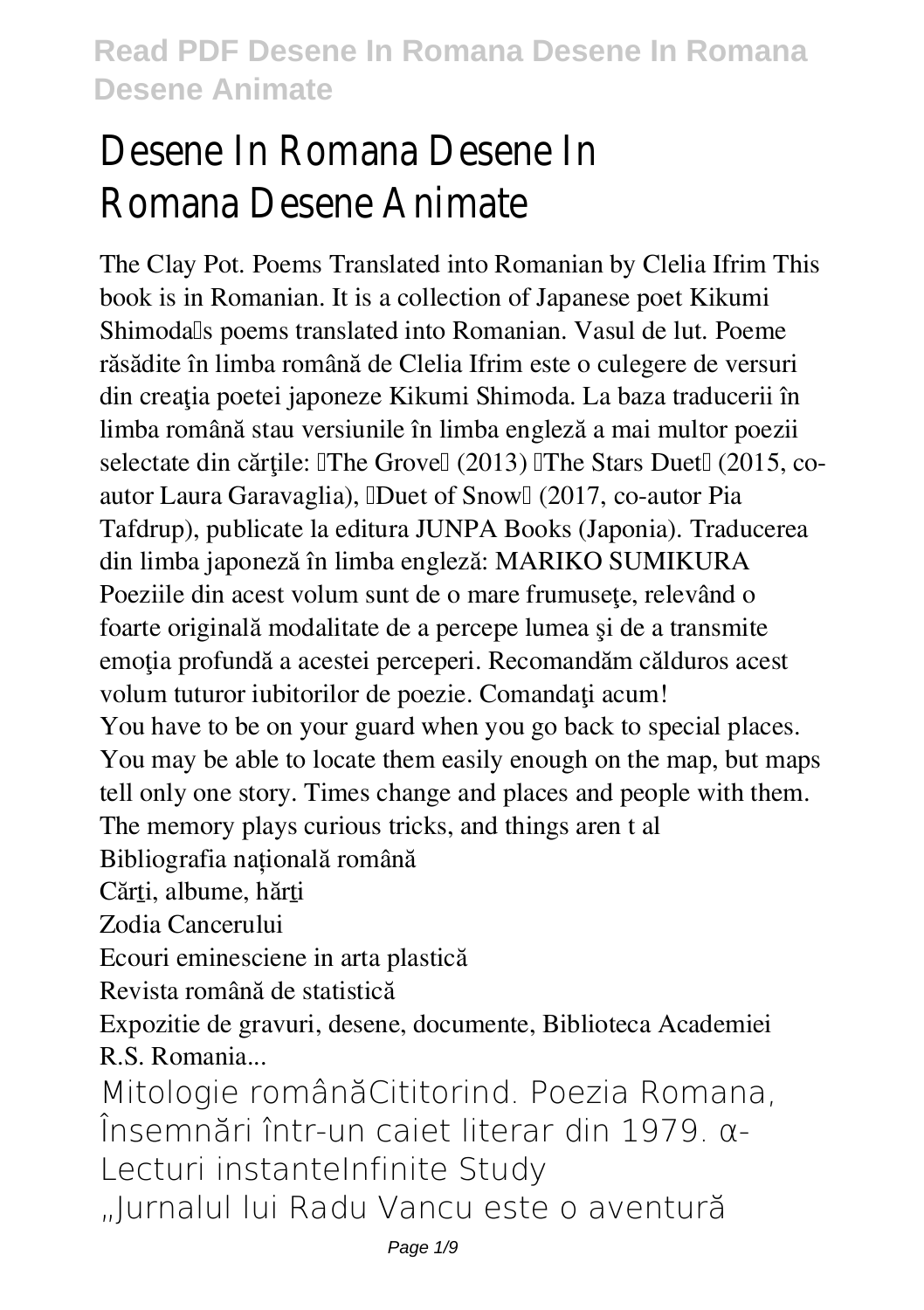intelectuală în sine. Mi s-a întâmplat rar să citesc notații atât de dense, atât de competente în zona culturală și atât de umane în cea emoțională. El confirmă un scriitor polivalent, unul dintre cei mai moderni și mai atotcuprinzători ai generației lui. Poet, universitar, activist cultural și civic, Radu Vancu pare unul dintre acei oameni cărora nimic din ce-i uman (și post-uman) nu le e străin." (MIRCEA CĂRTĂRESCU) "Dacă înainte de acest jurnal era doar credință, acum mi s-a transformat în convingere: poezia e un gen al biograficului – iar jurnalul e un gen al liricului. Tot ce e mai intens în noi intră aici. Iar această intensitate face, exact ca-n poezie, o dublă mișcare: pe de-o parte, ne falsifică viața, pe de alta, îi aduce adevărul decisiv. Din punctul acesta de vedere, mon semblable, mon frère, jurnalul acesta e doar un lung poem. Nici mai mult, nici mai puțin de atât." (RADU VANCU) Against the Flow Literatura română Literatura română contemporană

78 desene East European Accessions Index Panorama Irinei Petra? organizeaz?, în ordinea alfabetic? a numelui autorilor, comentarii ?i Page 2/9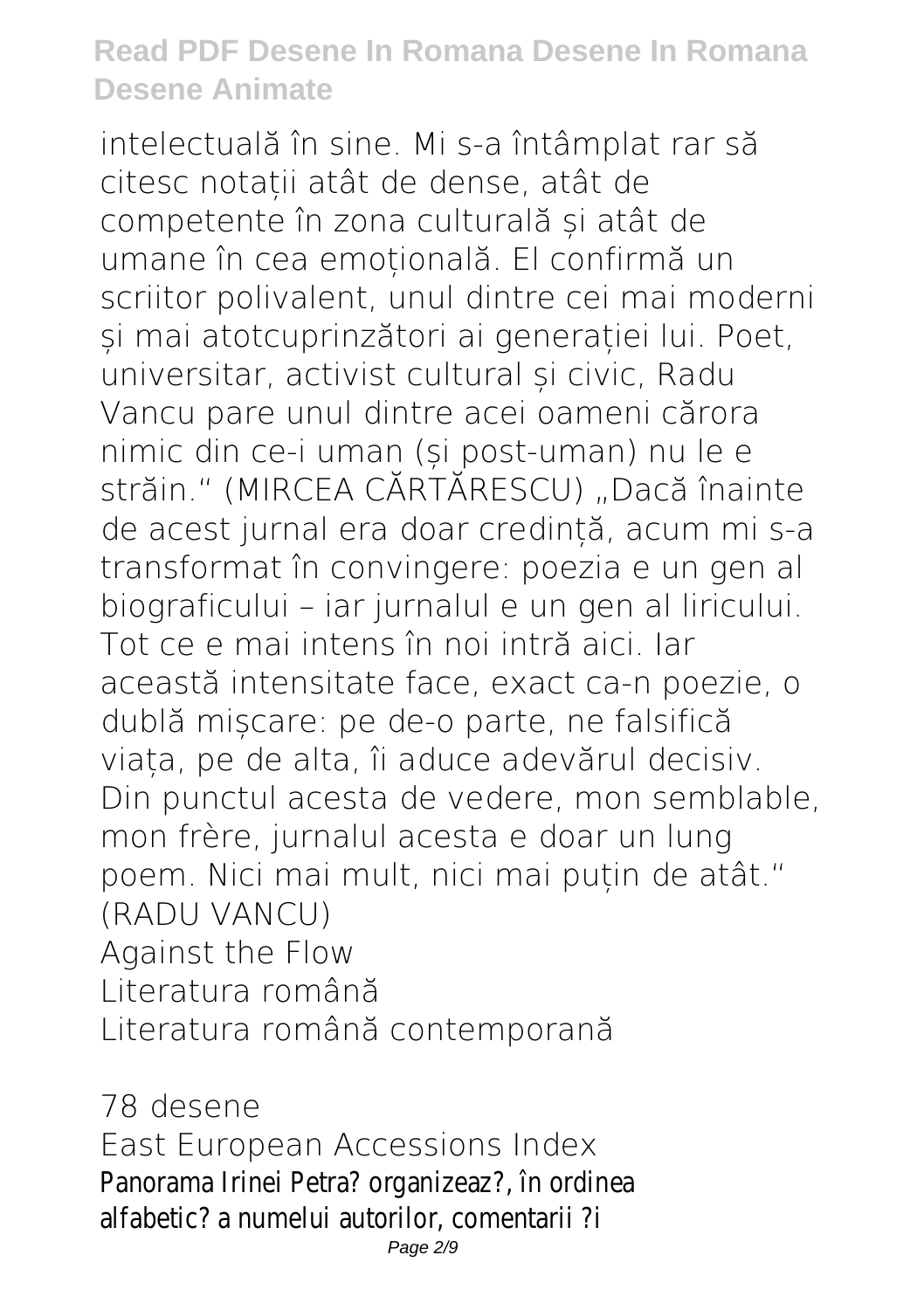interpret?ri pe textele a peste 500 de scriitori români contemporani acoperind ultima jum?tate de secol din istoria literaturii române. "Dic?ionarul" este precedat de un capitol introductiv intitulat Repere sau fragmente (aproape) polemice, în care autoarea încearc? o descriere sintetic? a epocii din perspectiva marilor teme de pagina întâi ale ultimelor dou? decenii. Volumul "Literatura româna contemporan?" nu este exhaustiv, îns? este f?r? îndoial? larg cuprinz?tor. El cocheteaz? dezinvolt cu ideea de dic?ionar sau de istorie literar?, ?i propune decis o panoram?.

This book containing ideal amount of undistracted information to help memorizing the alphabets' shapes, it is ideal to be taught for children of 1 to 5 years of age. It is one of the most suited alphabet flashcards book to be used in all levels of Pre-K, kindergarten and initial grade classes.This book is aimed to practice as a learning drill to aid memorization by way of spaced repetition learning technique and exercise the mental process of active recall and to helps building concentration and cognitive skills. From A to Z, this book thrills your children as they watch each letter after tracing. This helps to reinforce each letter and encourage kids to continue their alphabetic accomplishments. Not only do kids learn the letters of the alphabet and how to write them, they also learn 26 x 4 words that each begin with a different letter. Alphabet flashcards are an easy and interesting way for your child recognize the world around them. Approved worldwide by child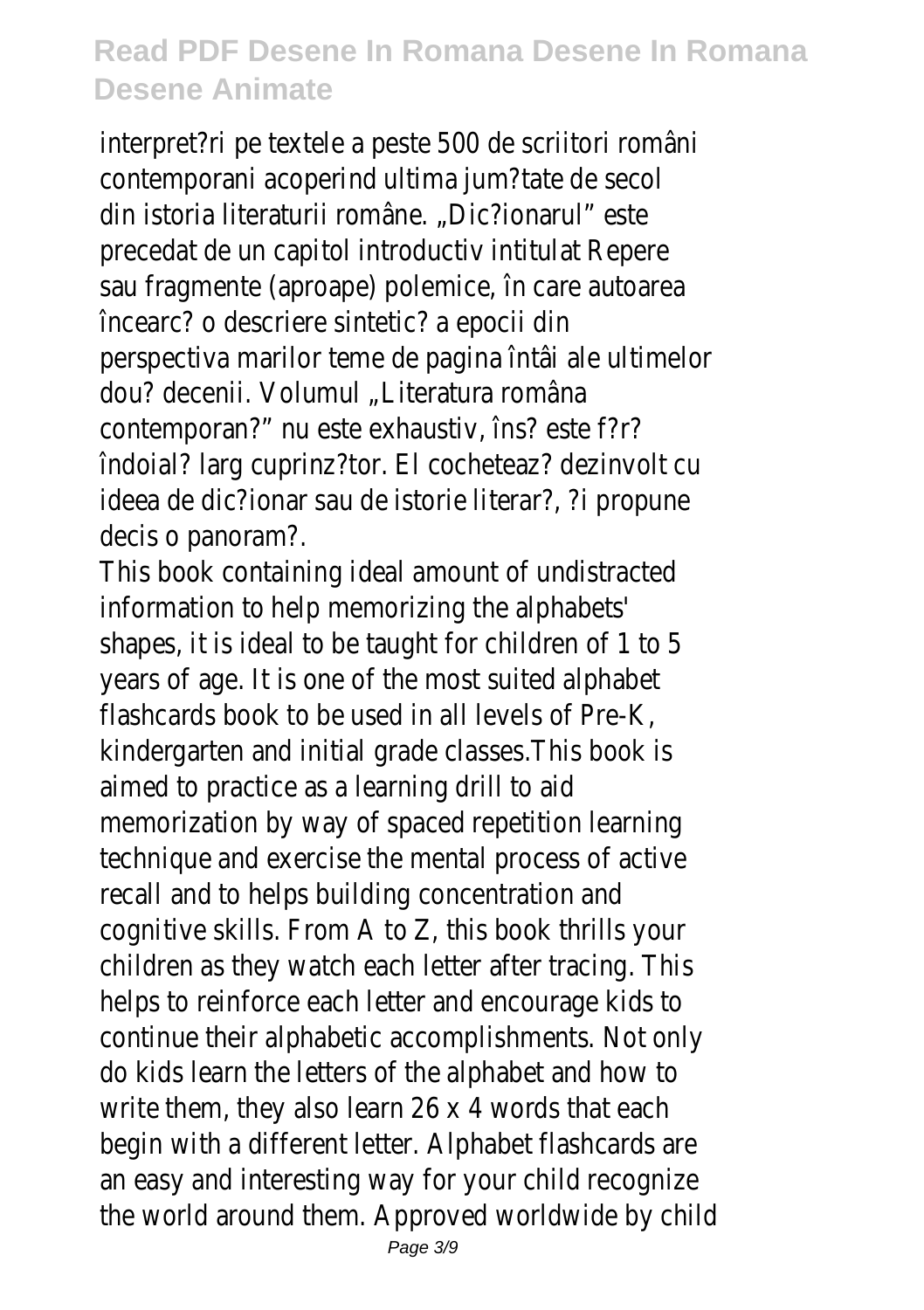psychologists, teachers and parents themselves, flashcards are ideal for very young children and those up to 7 years of age. During a child's formative years, developmental cards are almost a necessity, and not just for entertainment. Flashcards are great for games and just starting conversations with your child. It's long been known that the key to developing a child's intellectual abilities is their personal perception and experiences during the first five years of life. By showing your child these cards, you'll Stimulate brain activity, Better develop your child's logical thinking, Improve their memory and attention span and Develop reading skills faster than their peers. It's easy to teach your child with these cards and regular studies are essential. Product Details: \* Teach your children by tracing the Alphabets with your hand, kids can trace the alphabet with their own handwriting \* 26 English alphabets with pictures flashcards \* 26 x 4 words that each begin with a different letter. \* 109 coloring & handwriting pages \* Black & white printed on bright white smooth paper \* Premium matte cover finish \* Perfect for all lettering mediums \* Large format 8.5" x 11.0" (215mm x 280mm) pages Practica Englez? Român? Litere Alfabet Cu Imagini de Desene Animate LIMBA ?I LITERATURA ROMÂN?. PERSPECTIVE DIDACTICE ghid bibliografic Hot?rîri ale guvernului României si alte acte normative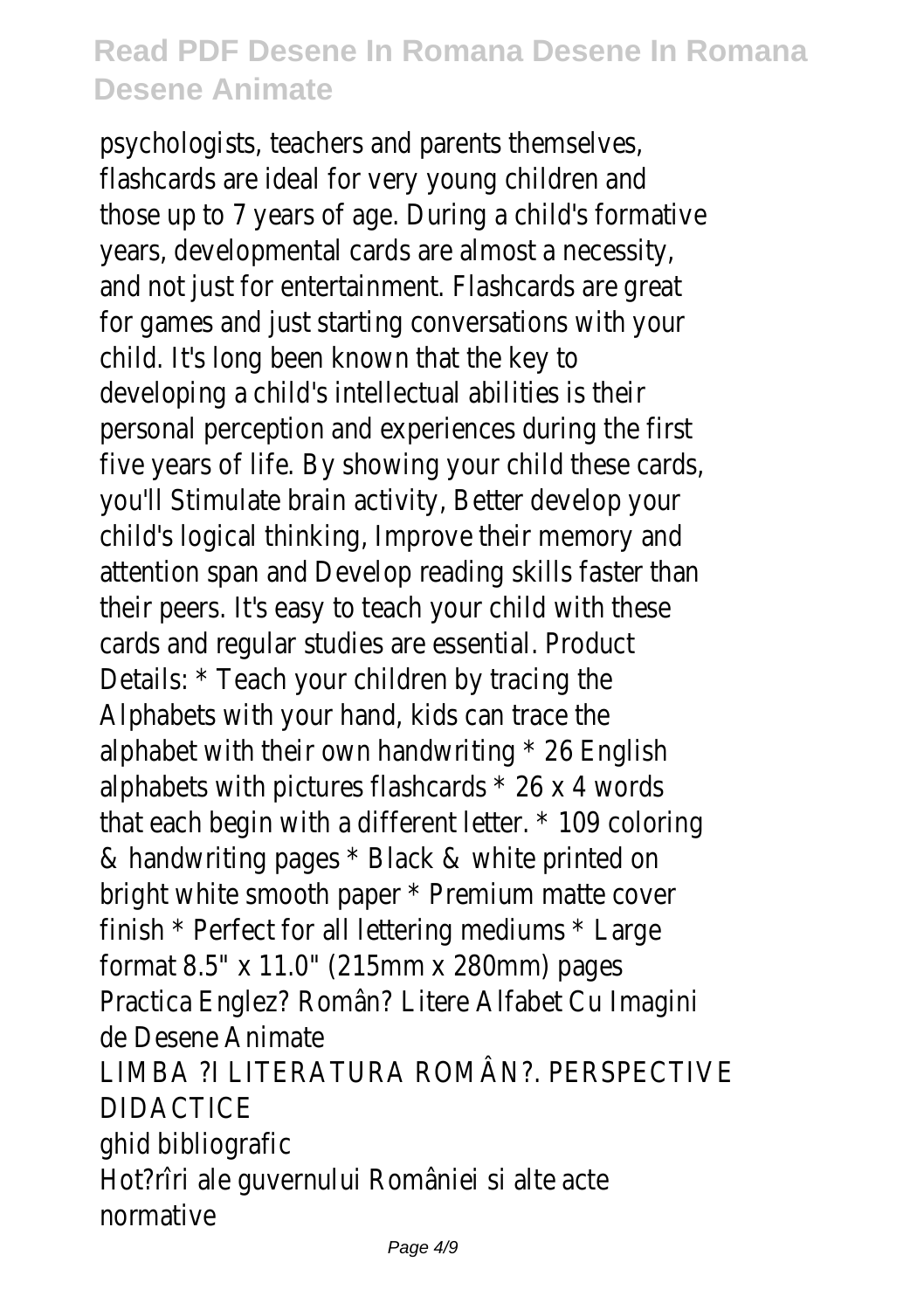#### The Jungle Book Bibliografia nati?onal? român?

Volumul este util atât pentru studenții și masteranzii care se pregătesc să devină profesori de limba și literatura română ca limbă maternă sau lectori de limba română ca limbă străină, cât și pentru toți profesorii filologi interesați să-și îmbunătățească practicile didactice.

Optimisation of Disaster Forecasting and Prevention Measures in the Context of Human and Social Dynamics addresses a wide range of disastermanagement regimes. The principal themes (for a series of typical disaster scenarios) focus on how these disasters can affect both the human and natural environments. Accordingly, the articles in this book cover the following areas of concern: natural disasters such as earthquakes, landslides and floods; man-made disasters such as accidents at mining and tailings dams; nuclear/radiological facilities; transport accidents involving hazardous materials; fires; and environmental contamination. Monitoring and the assessment of health and environmental pollution risks, as well as the communication of these risks to the public, are also discussed. The scientific content thus focuses on risk assessment as part of national policies regarding protection of man and environment; the need for strong cooperation at international and national levels; using a costbenefit approach; information sharing and networking; and vulnerability as a moderating factor in risk assessment. The contributions are very useful, especially to those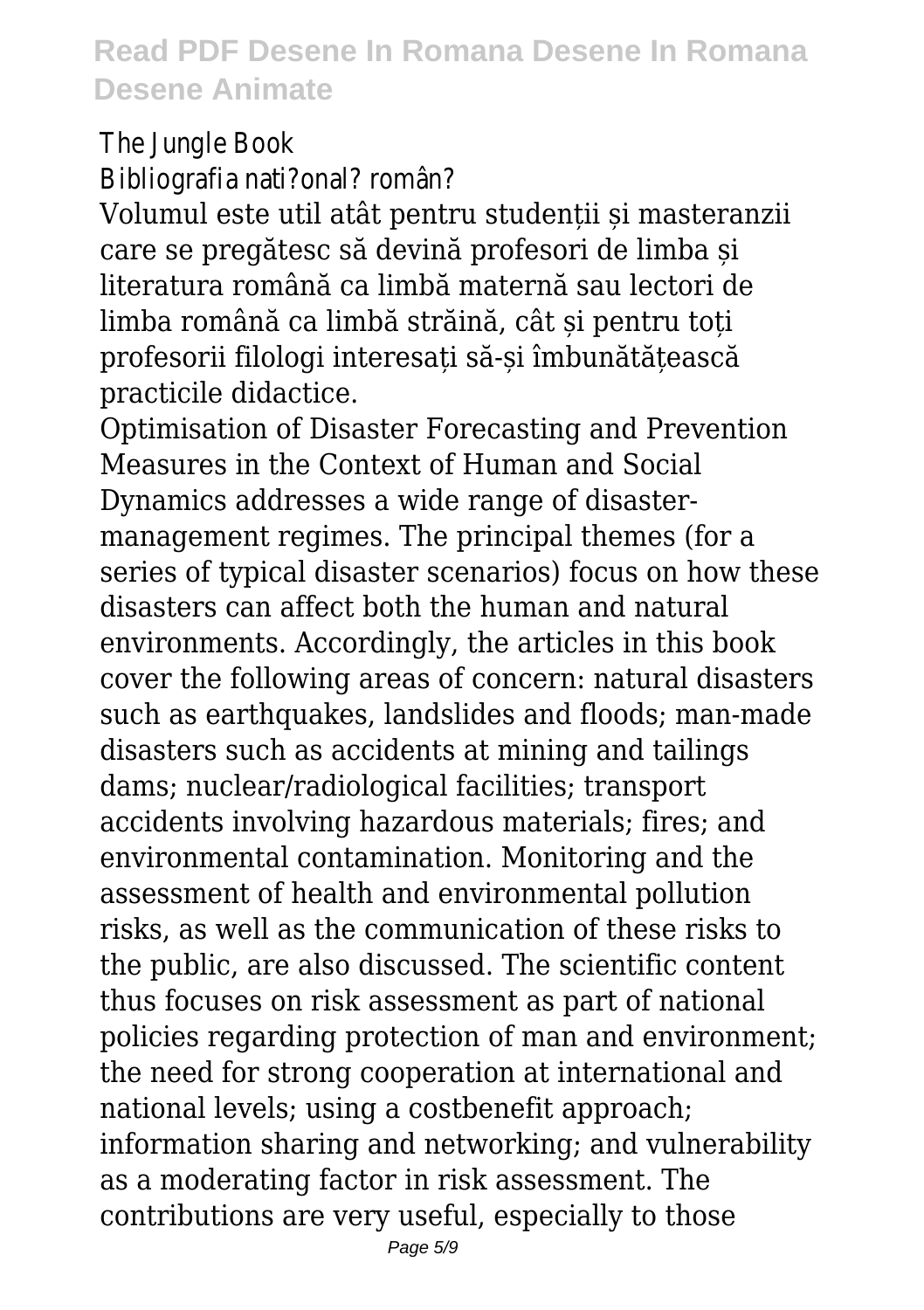partner countries that are developing their legal framework in civil emergency planning as well as in environmental protection.

Comerțul modern

Optimisation of Disaster Forecasting and Prevention Measures in the Context of Human and Social Dynamics

Incunabule litografice și exemplare rare din colecția Cabinentului de Desene și Gravuri€(exhibition organized by the Muzeul Național de Artă, Cabinetul de Desene și Gravuri in Bucharest, Romania] Hotărâri ale Guvernului României şi alte acte normative

Partea I.

A Cumulative Author List Representing Library of Congress Printed Cards and Titles Reported by Other American Libraries

Governments must work tirelessly to update their preparedness for dealing with natural and man-made disasters, as well as taking account of the increasingly present threat of terrorism. Efficient international cooperation is key to achieving safety and internationalizing security policy. This book presents the proceedings of the NATO Advanced Research Workshop (ARW) Engaging the Public to Fight the Consequences of Terrorism and Disasters, held in Tbilisi, Georgia, in June 2014. The purpose of the workshop was to analyze accumulated European theoretical knowledge and practical experience in the field of disaster prevention and the involvement of the public in preventing and fighting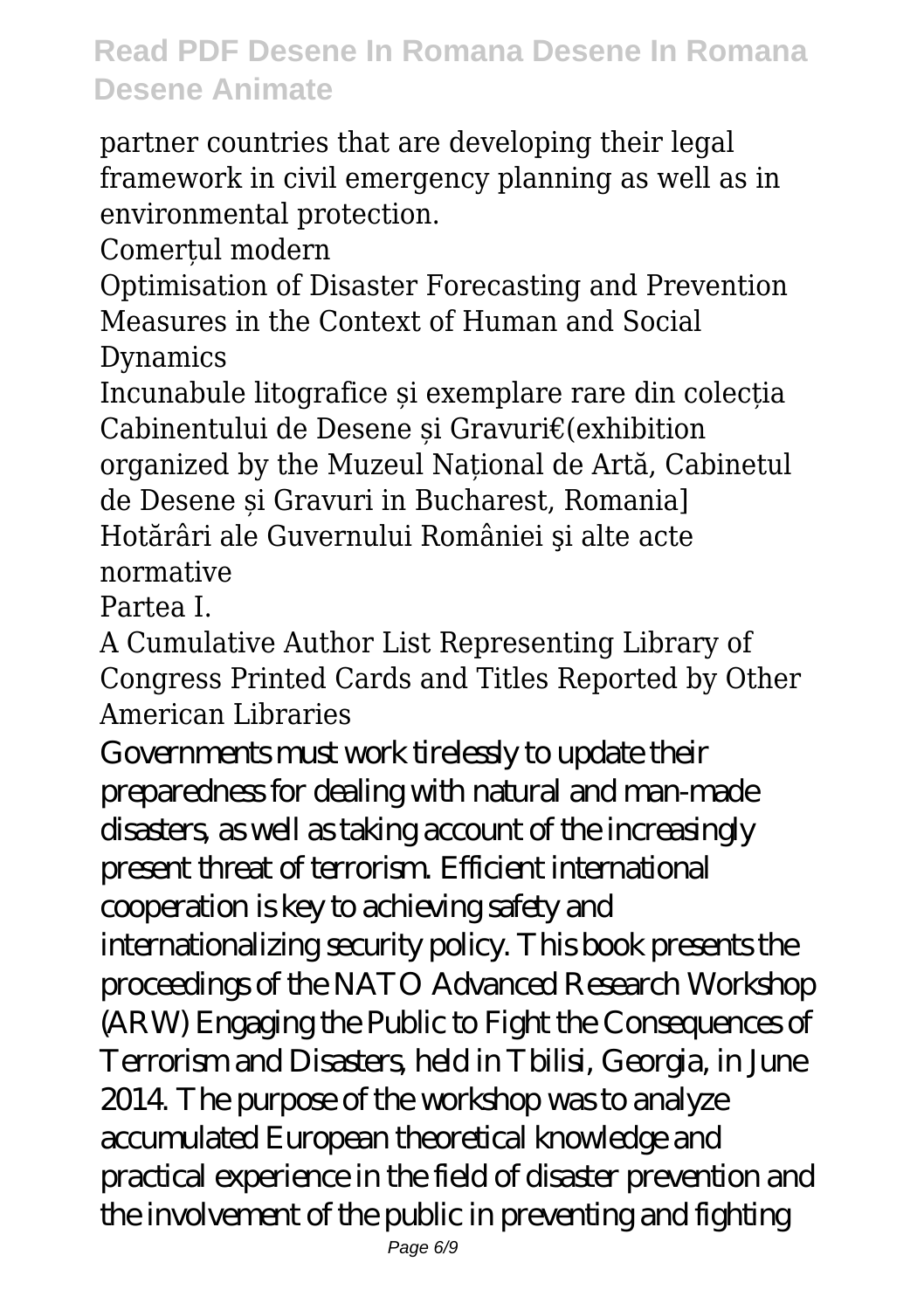the consequences of terrorism, as well as natural and manmade disasters. There was a particular focus on the perspective of the region, especially with a view to meeting European Union standards and setting uniform and independent standards for hazard and risk assessment methods. The protection of economically critical infrastructure, such as dams, pipelines and transport and storage facilities, was addressed as were the issues of managing water and non-renewable resources, the disposal of dangerous chemicals and radioactive waste, and defensible methods of transport for fuel supplies and key personnel. Contributions reflected the extensive experience of the participating NATO and partner countries, including Armenia, Austria, Bulgaria, Georgia, Germany, Italy, Moldova, the Netherlands, Romania, Turkey and Ukraine as well as international organizations such as UNECE and NATO.

Acest jurnal de lecturi instante reproduce notițe despre câ iva poe i români i poezia lor (Ion Barbu, Nichita St nescu, Marin Sorescu, tefan Augustin Doina, Adrian Punescu, Ana Blandiana, Mihai Du escu), dintr-un caiet de însemnă ri literare din adolescen a consemnatorului (1979). The Coming Storm Brancusi in Romania Jewish painters in Romania ASPECTE LEXICALE, PRAGMATICE I SOCIOLINGVISTICE Engaging the Public to Fight the Consequences of Page 7/9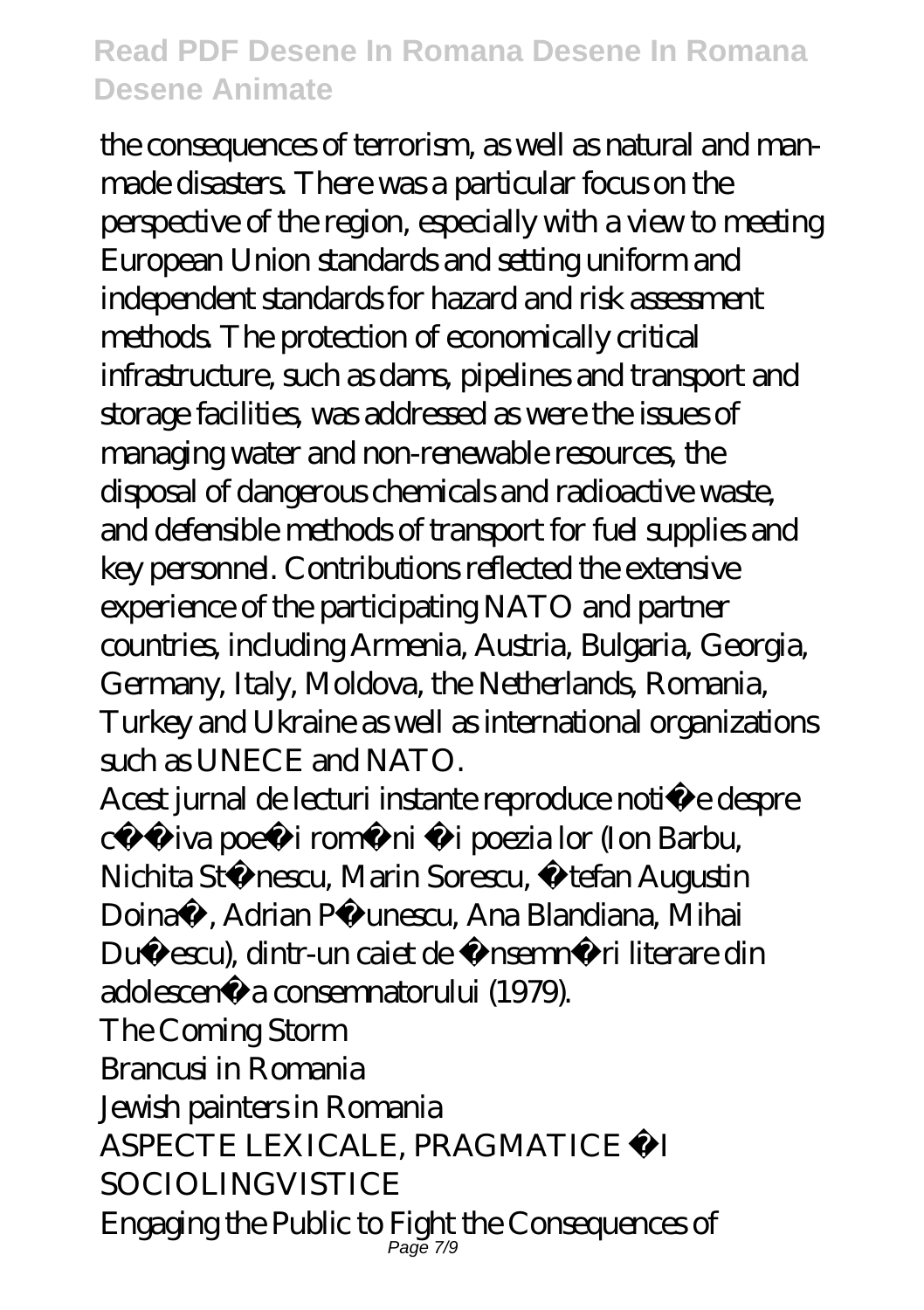#### Terrorism and Disasters

Limba român *De ce diminutivele? Pentru că sunt prezente în limba română actuală, dar au și o istorie tumultuoasă. Diminutivele atrag, diminutivele apropie, diminutivele depărtează sau chiar dezgustă. Cuvinte folosite de mulți dintre vorbitorii limbii române, acestea au o mare capacitate de adaptare. Fiind o modalitate prin care oricine își poate exprima creativitatea sau emoțiile, diminutivarea este un procedeu bine reprezentat în limbă, de aceea merită o atenție aparte. A collection of paintings made by Jewish artists in Rumania from 1848 to 1948. SR EN ISO 128-25. Desene tehnice. Principii generale de reprezentare Jurnal, 2012–2015 Vasul de lut. Poeme. Răsădite în limba română de Clelia Ifrim DIMINUTIVELE ÎN LIMBA ROMÂNĂ ACTUALĂ VORBITĂ Publicatiile Arhivelor statului, 1860-1977 Literatura română barocă în context european*